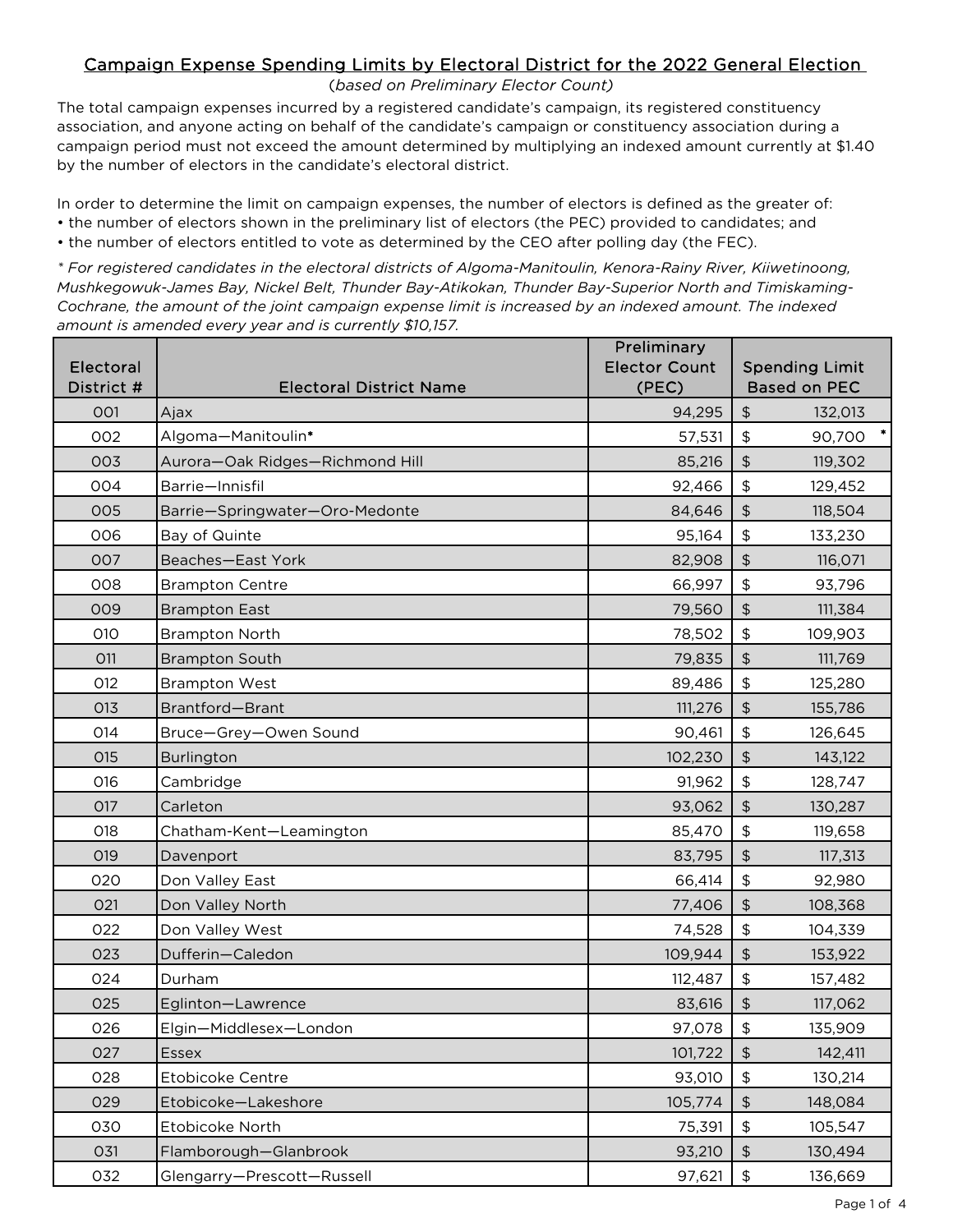#### (*based on Preliminary Elector Count)*

The total campaign expenses incurred by a registered candidate's campaign, its registered constituency association, and anyone acting on behalf of the candidate's campaign or constituency association during a campaign period must not exceed the amount determined by multiplying an indexed amount currently at \$1.40 by the number of electors in the candidate's electoral district.

In order to determine the limit on campaign expenses, the number of electors is defined as the greater of: • the number of electors shown in the preliminary list of electors (the PEC) provided to candidates; and • the number of electors entitled to vote as determined by the CEO after polling day (the FEC).

*\* For registered candidates in the electoral districts of Algoma-Manitoulin, Kenora-Rainy River, Kiiwetinoong, Mushkegowuk-James Bay, Nickel Belt, Thunder Bay-Atikokan, Thunder Bay-Superior North and Timiskaming-Cochrane, the amount of the joint campaign expense limit is increased by an indexed amount. The indexed amount is amended every year and is currently \$10,157.*

| Electoral<br>District # | <b>Electoral District Name</b>                    | Preliminary<br><b>Elector Count</b><br>(PEC) | <b>Spending Limit</b><br><b>Based on PEC</b>         |
|-------------------------|---------------------------------------------------|----------------------------------------------|------------------------------------------------------|
| 033                     | Guelph                                            | 110,989                                      | \$<br>155,385                                        |
| 034                     | Haldimand-Norfolk                                 | 93,695                                       | \$<br>131,173                                        |
| 035                     | Haliburton-Kawartha Lakes-Brock                   | 101,419                                      | $\updownarrow$<br>141,987                            |
| 036                     | Hamilton Centre                                   | 77,781                                       | $\frac{1}{2}$<br>108,893                             |
| 037                     | Hamilton East-Stoney Creek                        | 86,775                                       | $\frac{1}{2}$<br>121,485                             |
| 038                     | <b>Hamilton Mountain</b>                          | 82,643                                       | $\, \, \$$<br>115,700                                |
| 039                     | Hamilton West-Ancaster-Dundas                     | 92,967                                       | $\frac{1}{2}$<br>130,154                             |
| 040                     | Hastings-Lennox and Addington                     | 82,039                                       | \$<br>114,855                                        |
| 041                     | Humber River-Black Creek                          | 70,677                                       | $\frac{1}{2}$<br>98,948                              |
| 042                     | Huron-Bruce                                       | 86,562                                       | $\, \, \$$<br>121,187                                |
| 043                     | Kanata-Carleton                                   | 88,386                                       | $\updownarrow$<br>123,740                            |
| 044                     | Kenora-Rainy River*                               | 40,232                                       | $\frac{1}{2}$<br>66,482                              |
| 045                     | King-Vaughan                                      | 101,569                                      | $\frac{1}{2}$<br>142,197                             |
| 046                     | Kingston and the Islands                          | 104,640                                      | $\, \, \$$<br>146,496                                |
| 047                     | <b>Kitchener Centre</b>                           | 84,304                                       | $\frac{1}{2}$<br>118,026                             |
| 048                     | Kitchener-Conestoga                               | 76,693                                       | \$<br>107,370                                        |
| 049                     | Kitchener South-Hespeler                          | 81,507                                       | $\updownarrow$<br>114,110                            |
| 050                     | Lambton-Kent-Middlesex                            | 90,110                                       | $\, \, \$$<br>126,154                                |
| 051                     | Lanark-Frontenac-Kingston                         | 86,072                                       | $\frac{1}{2}$<br>120,501                             |
| 052                     | Leeds-Grenville-Thousand Islands and Rideau Lakes | 86,463                                       | $\, \, \$$<br>121,048                                |
| 053                     | London-Fanshawe                                   | 94,813                                       | $\frac{1}{2}$<br>132,738                             |
| 054                     | London North Centre                               | 103,901                                      | \$<br>145,461                                        |
| 055                     | London West                                       | 103,412                                      | $\frac{1}{2}$<br>144,777                             |
| 056                     | Markham-Stouffville                               | 96,814                                       | $\frac{1}{2}$<br>135,540                             |
| 057                     | Markham-Thornhill                                 | 72,345                                       | \$<br>101,283                                        |
| 058                     | Markham-Unionville                                | 89,973                                       | \$<br>125,962                                        |
| 059                     | Milton                                            | 90,533                                       | \$<br>126,746                                        |
| 060                     | Mississauga Centre                                | 89,125                                       | $\, \, \raisebox{12pt}{$\scriptstyle \$}$<br>124,775 |
| 061                     | Mississauga East-Cooksville                       | 85,956                                       | $\frac{1}{2}$<br>120,338                             |
| 062                     | Mississauga-Erin Mills                            | 88,729                                       | \$<br>124,221                                        |
| 063                     | Mississauga-Lakeshore                             | 91,902                                       | \$<br>128,663                                        |
| 064                     | Mississauga-Malton                                | 80,022                                       | $\, \, \$$<br>112,031                                |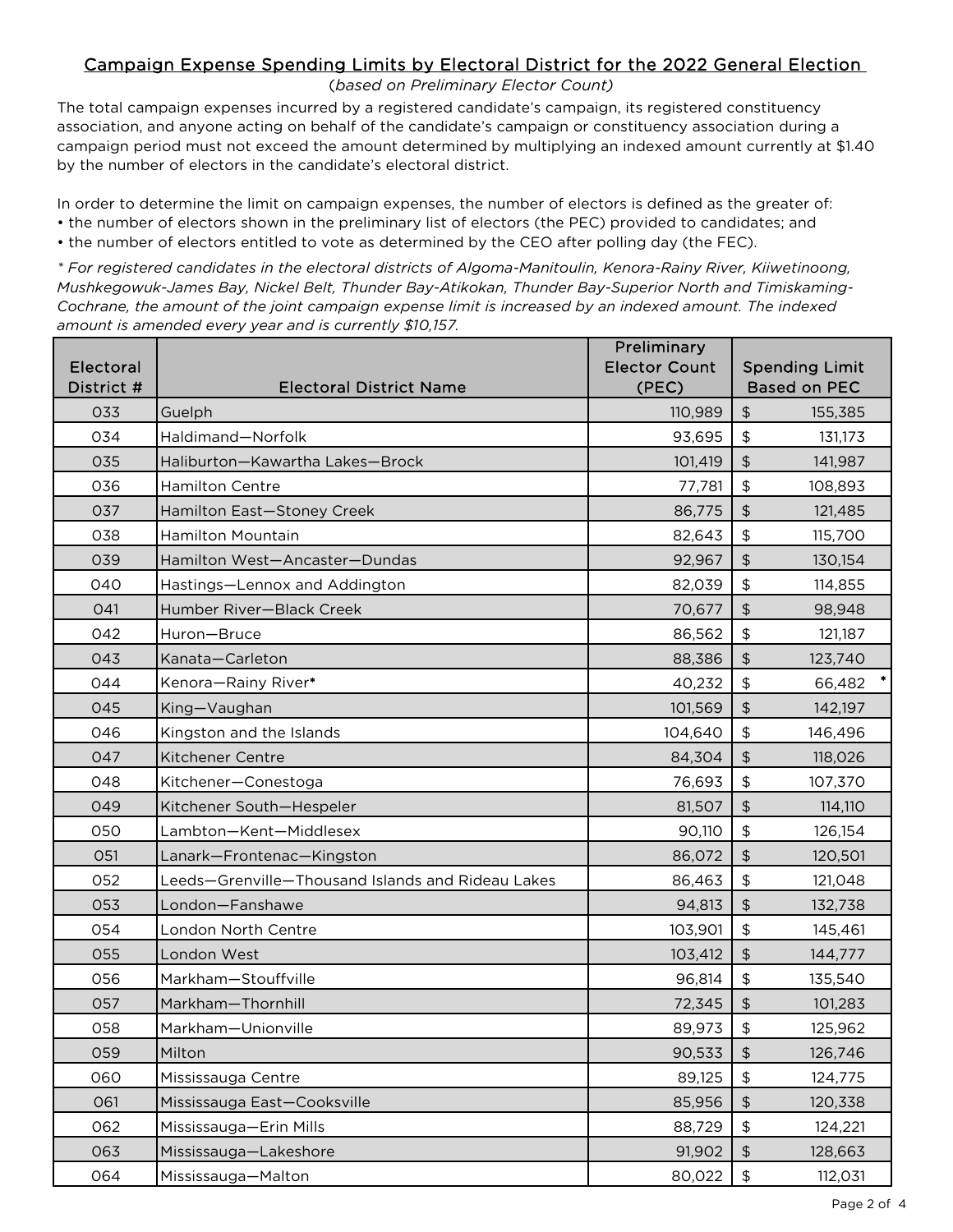### (*based on Preliminary Elector Count)*

The total campaign expenses incurred by a registered candidate's campaign, its registered constituency association, and anyone acting on behalf of the candidate's campaign or constituency association during a campaign period must not exceed the amount determined by multiplying an indexed amount currently at \$1.40 by the number of electors in the candidate's electoral district.

In order to determine the limit on campaign expenses, the number of electors is defined as the greater of: • the number of electors shown in the preliminary list of electors (the PEC) provided to candidates; and • the number of electors entitled to vote as determined by the CEO after polling day (the FEC).

*\* For registered candidates in the electoral districts of Algoma-Manitoulin, Kenora-Rainy River, Kiiwetinoong, Mushkegowuk-James Bay, Nickel Belt, Thunder Bay-Atikokan, Thunder Bay-Superior North and Timiskaming-Cochrane, the amount of the joint campaign expense limit is increased by an indexed amount. The indexed amount is amended every year and is currently \$10,157.*

| Electoral<br>District # | <b>Electoral District Name</b>    | Preliminary<br><b>Elector Count</b><br>(PEC) | <b>Spending Limit</b><br><b>Based on PEC</b>        |
|-------------------------|-----------------------------------|----------------------------------------------|-----------------------------------------------------|
| 065                     | Mississauga-Streetsville          | 88,942                                       | $\frac{1}{2}$<br>124,519                            |
| 066                     | Nepean                            | 96,079                                       | \$<br>134,511                                       |
| 067                     | Newmarket-Aurora                  | 93,349                                       | $\frac{1}{2}$<br>130,689                            |
| 068                     | Niagara Centre                    | 94,974                                       | $\frac{1}{2}$<br>132,964                            |
| 069                     | Niagara Falls                     | 115,085                                      | $\frac{1}{2}$<br>161,119                            |
| 070                     | Niagara West                      | 78,155                                       | $\, \, \$$<br>109,417                               |
| 071                     | Nickel Belt*                      | 68,839                                       | $\updownarrow$<br>106,532                           |
| 072                     | Nipissing                         | 64,500                                       | \$<br>90,300                                        |
| 073                     | Northumberland-Peterborough South | 99,040                                       | $\frac{1}{2}$<br>138,656                            |
| 074                     | Oakville                          | 92,706                                       | \$<br>129,788                                       |
| 075                     | Oakville North-Burlington         | 98,996                                       | $\updownarrow$<br>138,594                           |
| 076                     | Orléans                           | 111,076                                      | $\frac{1}{2}$<br>155,506                            |
| 077                     | Oshawa                            | 103,705                                      | $\frac{1}{2}$<br>145,187                            |
| 078                     | Ottawa Centre                     | 109,965                                      | $\, \, \$$<br>153,951                               |
| 079                     | Ottawa South                      | 95,362                                       | $\updownarrow$<br>133,507                           |
| 080                     | Ottawa-Vanier                     | 101,611                                      | \$<br>142,255                                       |
| 081                     | Ottawa West-Nepean                | 91,219                                       | $\updownarrow$<br>127,707                           |
| 082                     | Oxford                            | 94,369                                       | $\frac{1}{2}$<br>132,117                            |
| 083                     | Parkdale-High Park                | 86,285                                       | $\frac{1}{2}$<br>120,799                            |
| 084                     | Parry Sound-Muskoka               | 82,579                                       | $\, \, \$$<br>115,611                               |
| 085                     | Perth-Wellington                  | 83,640                                       | $\frac{1}{2}$<br>117,096                            |
| 086                     | Peterborough-Kawartha             | 103,163                                      | $\, \, \$$<br>144,428                               |
| 087                     | Pickering-Uxbridge                | 95,468                                       | $\updownarrow$<br>133,655                           |
| 088                     | Renfrew-Nipissing-Pembroke        | 85,762                                       | \$<br>120,067                                       |
| 089                     | Richmond Hill                     | 85,143                                       | \$<br>119,200                                       |
| 090                     | St. Catharines                    | 93,012                                       | \$<br>130,217                                       |
| 091                     | Sarnia-Lambton                    | 86,318                                       | \$<br>120,845                                       |
| 092                     | Sault Ste. Marie                  | 60,818                                       | $\, \, \raisebox{12pt}{$\scriptstyle \$}$<br>85,145 |
| 093                     | Scarborough-Agincourt             | 72,897                                       | $\updownarrow$<br>102,056                           |
| 094                     | Scarborough Centre                | 77,114                                       | \$<br>107,960                                       |
| 095                     | Scarborough-Guildwood             | 69,755                                       | \$<br>97,657                                        |
| 096                     | Scarborough North                 | 66,457                                       | \$<br>93,040                                        |